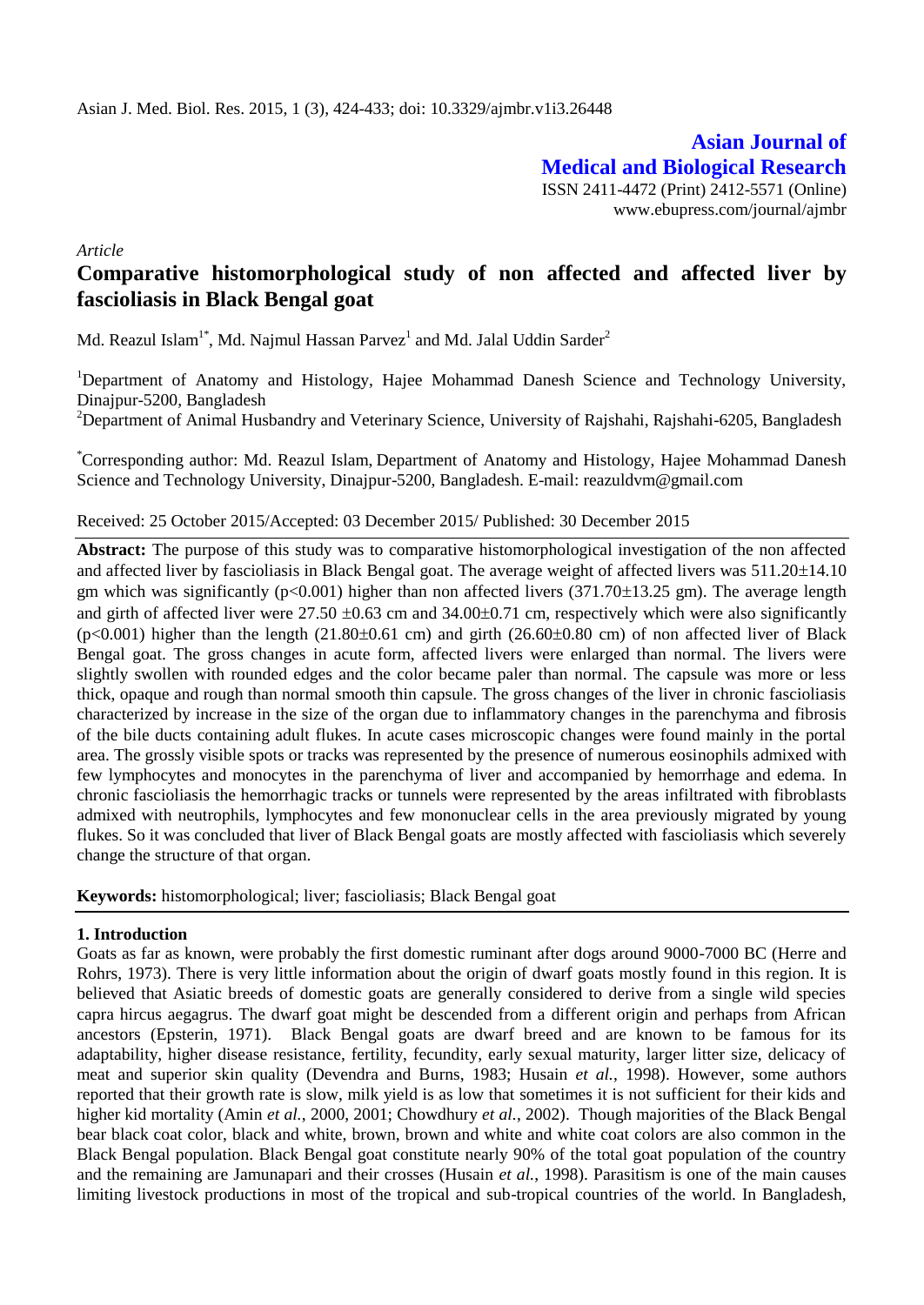parasitism has been considered as one of the major constraints of livestock production (Jabbar & Hag, 1983). The incidence of parasitic diseases in the domestic ruminants of Bangladesh is also high and as a result hardly any livestock industry could develop here. Besides a large number of helminth parasites these are constantly deteriorating the health and productivity of the ruminants, *Fasciola gigantica* is by far the pre-dominant species of outstanding importance. The pathogenic effect of this parasite is extended over a large number of domestic ruminants; cattle, sheep, goats and buffaloes are mostly affected and drain a substantial economic loss to the country annually. Infection with *Fasciola gigantica* is regarded as one of the most common single helminth infection of ruminants in Asia and Africa (Hammond & Sewell, 1990). This disease causes enormous economic losses all over the world and these losses are due to reduction in milk and meat production, condemnation of liver, loss of draught power, reproductive failure and mortality (Diaw *et al.*, 1998). The World Health Organization (WHO, 2006) has estimated that 2.4 million people are infected with *Fasciola hepatica* and a further 180 million are at risk of infection. So, for controlling the disease in this area, appropriate preventive control strategies have to be designed to reduce the impact of the disease on goat production in Bangladesh. Among many parasitic problems of farm animals, Fascioliasis is a major disease, which imposes direct and indirect economic impact on livestock production, particularly of sheep and cattle (Hammond 1990; Menkir *et al.*, 2007), Swai and Unlicky (2009) state that the total economic loss incurred as a result of condemnation of infected livers due to all causes and Fascioliasis was approximately 2,096 US\$ and 1,780 US\$ respectively. Losses due to weight loss were estimated to be 5,943 US\$.

There is no available information on histomorphological study of non affected and affected liver by fascioliasis in Black Bengal goat. So the present study has been undertaken to evaluate the comparative histomorphological study of non affected and affected liver by fascioliasis in Black Bengal goat.

# **2. Materials and Methods**

### **2.1. Experimental area and duration**

The investigation was carried out in the Department of Anatomy and Histology, Faculty of Veterinary and Animal Science, Hajee Mohammad Danesh Science and Technology University, Dinajpur. Livers of goats were collected from different slaughter houses of Dinajpur town for detailed histomorphological examinations during the period from 1<sup>st</sup> July, 2014 to 30 June, 2015. Non infected goat was reared in the farmer house.

### **2.2. Experimental animals**

The experimental animals of this study were goats those submitted for slaughtering in the slaughter house. The experimental animals were two types such as-

- a) Black Bengal goats affected with fascioliasis
- b) Black Bengal goats not affected with fascioliasis

# **2.2.1. Selection of Black Bengal goats affected with fascioliasis**

Black Bengal goats affected with fascioliasis were primarily selected from Butchers house by observing clinical signs and symptoms such as-

Pallor of the mucous membranes and development of anaemia, emaciation and progressive loss of body condition, submandibular oedema and ascites (bottle jaw), loss of appetite, diarrhoea, ruffled hair coat, distended and painful abdomen, disinclination to move, significant effect on production etc which are tentative diagnosis of fasciolosis, confirmative diagnosis of fascioliasis was done by observing live parasites in the liver, bile duct and gall bladder of slaughtered goat. Faeces examination was done in the laboratory of Department of Anatomy and Histology to identify the eggs of *Fasciola gigantica.* Age of the goats were determined by dentition.

### **2.2.2. Selection of Black Bengal goats not affected with fascioliasis**

Selection of Fasciola non affected goat was confirmed by faeces examination under McMASTER method which is as follows-

This method is based on the principle that the eggs are floated up in a counting chamber. A special type of slide devised by McMaster is required in this technique. Two glass slides joined together and the space between them divided to form two counting chambers of 0.15ml capacity each is the McMaster slide. In this method a known volume of faeces (5 to 10g) is thoroughly suspended in a known volume (50 to 100ml) of saturated salt solution (sp.gr. 1.2). The suspension may be strained through a 150 mm mesh sieve to remove the coarse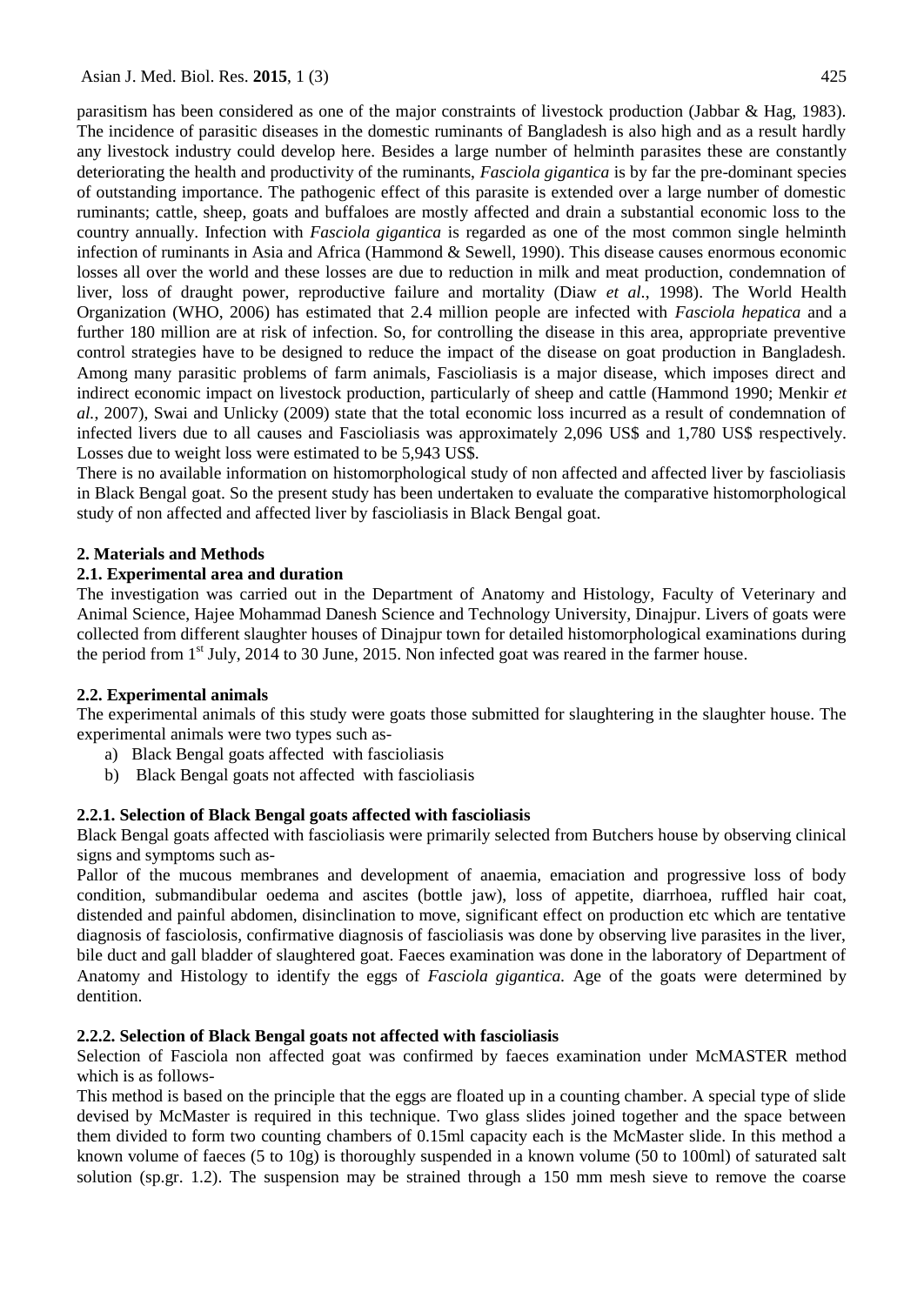Asian J. Med. Biol. Res. **2015**, 1 (3) 426

particles. A portion of the suspension is withdrawn with the help of a pasteur pipette or with an ordinary plastic transfer pipette, and allowed to run into the chambers of the McMaster slide. The slide is stand for3 to 5 minutes to allow the eggs to float. The eggs in the two chambers are counted using low powers objectives (X10) and eyepiece (X10). The number of eggs per faeces may be calculated by using the following formula:

Number in one gram  $=$   $\frac{\text{Number in two chamber}}{0.3} \times \text{dilution factor}^*$  $i^*$ Dilution factor =  $\frac{\text{Total volume of supensin in ml}}{\text{Total volume of faces}}$ Total volume of faeces

Negative result i.e absence of *Fasciola gigantica* eggs was confirmed that goat was not infected with fascioliasis. Age of the goat was determined by dentition.

# **2.2.3. General managment of goats not affected with fascioliasis**

After confirmation regular anthelmintic was used to prevent the further infection upto slaughter**.** The goat was reared in conventional farming system. There was semi-concrete floor system for experimental goat. Surface of the floor was even bedding material. There is both natural and artificial air flow in the house. Both roughage and green grass were offered to him. Some times they were supplied Jackfruit leaves, Banana leaves, Mango leaves etc. Concentrates supplied by the farmers were rice polish, wheat bran ,anchor bran, boiled rice, broken maize, broken rice, tiloil cake, mustard oil cake, pulse husk, salt etc. Regular vaccination was done for the goat to prevent the contagious diseases.

# **2.3. Gross morphological examination**

A total of 10 affected and 10 non affected livers along with gall bladders showing grossly visible abnormalities were collected for detailed morphological studies. The length and girth of the livers and gall bladders were measured by using measuring tape. The weight of the livers and gall bladders was measured by using digital weight machine. All the changes were noted. Incisions were given to the affected area to study the nature or the macroscopic cessions, whenever needed. The blood vessels and biliary ducts were opened with the help of scissors and forceps and the liver flukes were collected. The liver was then cut into small slices and the slices were squeezed and macerated in normal saline. After careful removal of larger debris's the smaller ones was washed several times with normal saline until the supernatant fluid was clear. The sediment was then examined thoroughly for parasites, sometimes with the aid of a magnifying glass. The collected trematodes were washed in normal saline and distilled water for several times and preserved in glycerin alcohol solution which was composed 95 parts of 70 percent ethyl alcohol and 5 parts of glycerine. The parasites were identified in the Department of Anatomy and Histology, Faculty of Veterinary and Animal Science, Hajee Mohammad Danesh Science and Technology University.

### **2.4. Microscopic examination**

During slaughter, affected and non affected livers having gross lesions were collected then preserved at 10% formalin, after that processed, sectioned and stained for histopathological studies following a standard procedure (Luna, 1968).

### **2.5. Statistical analysis**

The data recording the study of the affected and non affected livers were tabulated and subjected to analysis. Statistical analysis of the data was done by paired t- test using SPSS 10.0 programme. The weight, length and girth between the affected and non affected livers were compaired by t-test.

# **3. Results**

On gross and microscopic examination of 10 non affected and 10 affected livers by fascioliasis in Black Bengal goat that were collected freshly from different slaughter houses were subjected for different examinations. The comparative biometry (weight, length, girth) of the non affected and affected livers by fascioliasis in Black Bengal goat was shown in Table 1. The average weight of affected liver was  $511.20\pm14.10$ gm which was significantly ( $p<0.001$ ) higher than non affected liver (371.70 $\pm$ 13.25 gm). The average length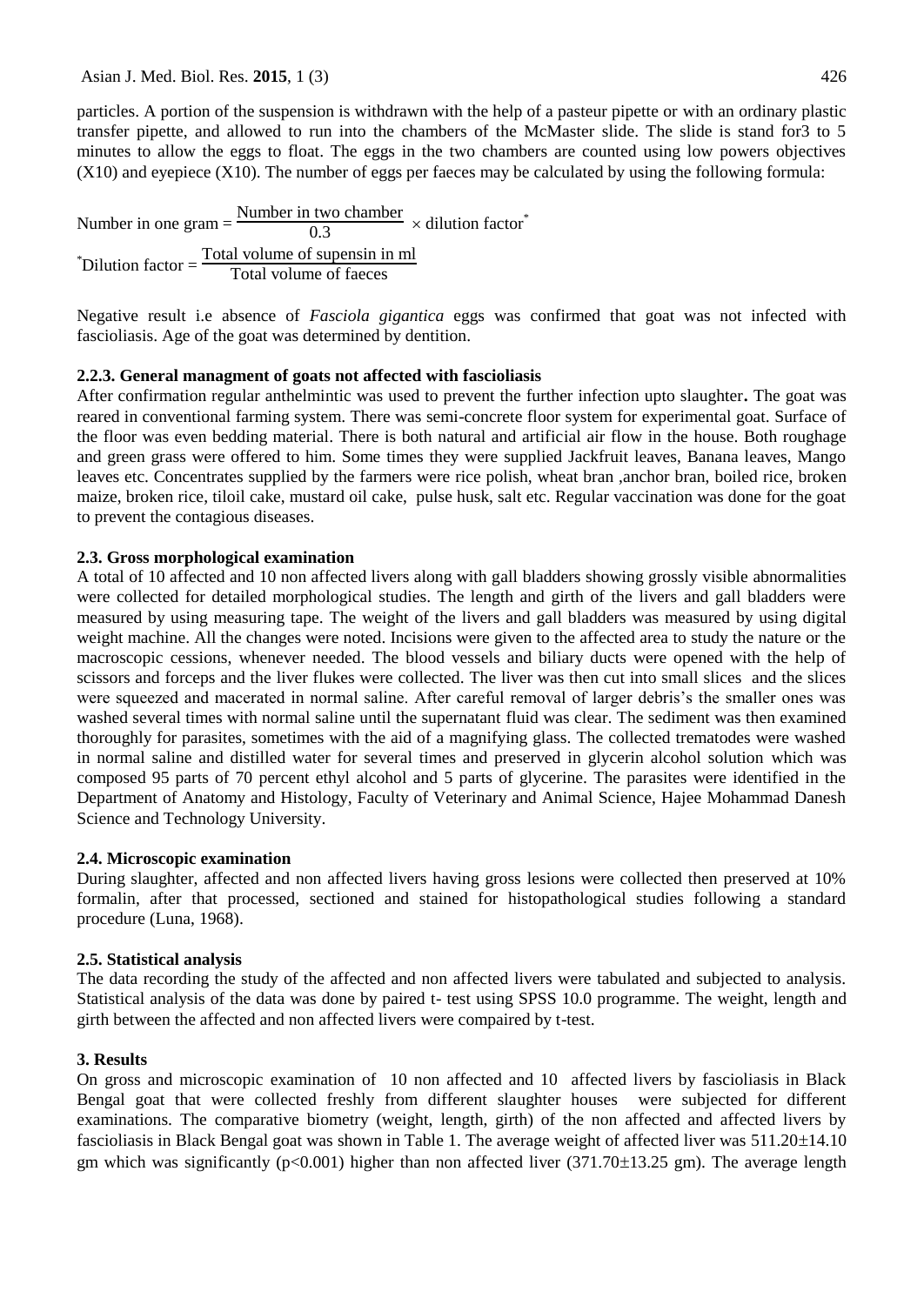and girth of affected liver was 27.50  $\pm$ 0.63 cm and 34.00 $\pm$ 0.71 cm, respectively which were also significantly  $(p<0.001)$  higher than the length  $(21.80\pm0.61 \text{ cm})$  and girth  $(26.60\pm0.80 \text{ cm})$  of the non affected liver. Two types of changes were recorded during the course of study. These were gross changes and microscopic changes. Two forms of fascioliasis were found during these investigation namely acute and chronic infections.

### **3.1. Gross changes of liver**

In acute form, affected livers were enlarged than normal. The livers were slightly swollen with rounded edges and the color became paler than normal. The capsule was more or less thick, opaque and rough than normal smooth thin capsule (Figures 1 & 2). Numerous small and large pin point hemorrhagic patches scattered over the parietal surface which are completely absence in normal liver (Figures  $3 \& 4$ ). Light hemorrhagic spots or elongated tracks occurring on the surfaces of the affected liver. Some cases numerous swelling and round shape of the organ were visible mainly at the parietal surface of the right lobe which were absent on normal liver surface. The surfaces of the affected livers in some instances exhibited few depressed areas which were absent in normal livers (Figures 5  $\&$  6) and when cutting these depressed areas appeared as tracks or tunnels filled with bloody exudates (Figures  $7 \& 8$ ). There also recorded pipe stem appearance of the liver caused by the migration of the parasites which were also absent in the normal liver. Sometimes immature flukes were found in the tunnels of affected liver where as both tunnels and immature flukes were absent in normal liver (Figures 9 & 10).

The gross changes of the liver in chronic fascioliasis characterized by increase in the size of the organ due to inflammatory changes in the parenchyma and fibrosis of the bile ducts containing adult flukes which were completely absent in normal livers (Figures 11 &12).The affected livers were greatly enlarged, hard in consistency and their edges become round because the lobes were not distinct which represented a round shape of the liver. The colour of the liver was very pale; the capsule was thick, opaque and rough, closely adhered to the parenchyma. Shreds of whitish fibrin were found on the ventral surface of the liver. The liver as a whole become flabby and easy to cut, hemorrhagic patches and white necrotic foci of abcessiation was found which are totally absent in non affected liver (Figures 13 & 14). Sometimes due to migration in the liver or death of the fluke, there causes necrosis and due to necrosis the part of the liver become harden but there was no calcification and during cutting there produce no gritty sound. The left lobe was uneven on the both parietal and visceral surfaces and displayed much more thickening than the right. On cut section numerous yellowish-white migratory tracks and the markedly dilated, thickened wall bile ducts were noticed as well as different sizes of liver flukes can be seen. In some cases, hepatic nodule of different sizes and shapes separated by invading tracks of fibrous connective tissue were distinctly seen. Such livers were lethery in consistency and did not cut easily. The capsule was thick and opaque. The periphery of the caudate and the left lobe appeared to be thin and whitish due to fibrosis. The hapatic nodules are also enlarged and hard in consistency.

#### **3.2. Microscopic changes of liver**

In acute cases microscopic changes were found mainly in the portal area. The grossly visible spots or tracks was represented by the presence of numerous eosinophils admixed with few lymphocytes and monocytes in the parenchyma of affected liver and accompanied by hemorrhage and edema which features were not found in non affected liver (Figures 15  $\&$  16). The presence of thrombi in the branches of portal and hepatic veins of affected liver was also observed in this study. On the other hand, the migrating flukes produced little reaction in the host tissue and in the later stages they became surrounded by macrophages, eosinophils and granular tissue. In the zone of reaction the blood vessels were highly congested or ruptured. In some sections, the center of the tract contained a mass of degenerating neutrophils which were thought to be the part of a migrating immature flukes. Due to migration there destruction of hepatic cords, extra vascular erythrocytes were also seen. Dissolution of many hapatocytes, hepatic necrosis along with reactive cells and found total architechtural destruction of the hepatic parenchyma where as no extra vascular hepatocytes were observed in non affected liver. Hepatic cords were disorganized, swollen hepatocytes with acidophilic cytoplasm and pyknotic nuclei while other hepatocytes showed coagulative necrosis, as well as dilated hepatic sinusoids that engorged with blood. Also haemorrhagic migratory tracts were noticed within the necrotic hepatic cords. Portal veins were surrounded with cellular infiltration mainly eosinophils, macrophages and lymphocytes with kuffer cells activation, inaddition to hepatocytic ballooning degeneration. Traumatic lesions accompanied by depletion of glycogen in the liver cells, which was regarded as an important stage in pathogenesis and in sensitization of the animal. In mild infection traumatic lesions were still present, but reparative processes were at work. The cholangitis was catarrhal and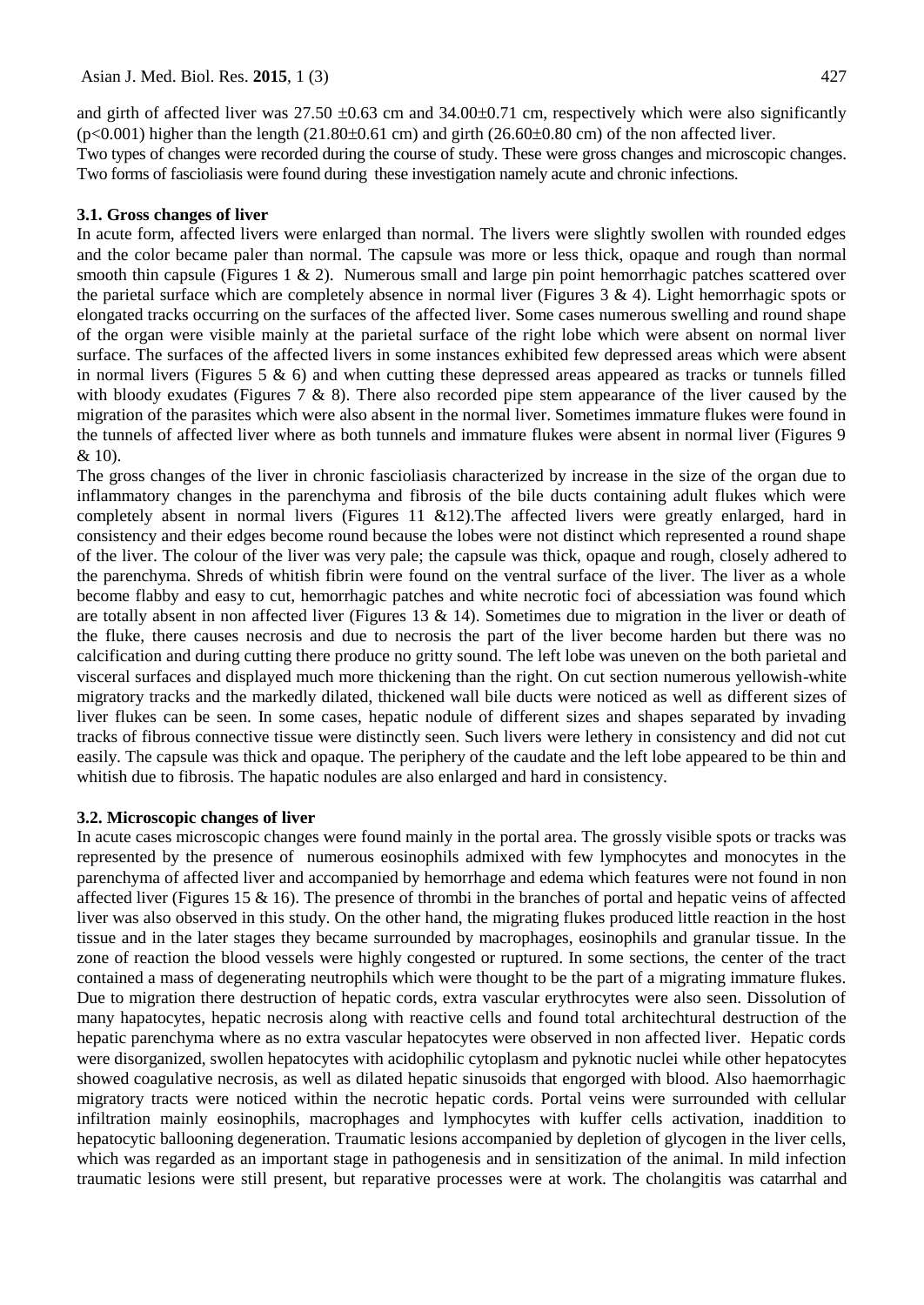desquamative in character. The glycogen portion of damage portions of liver was decreased but some still remain in unaltered position. In advanced stages of *Fasciola gigantica* infection livers were characterized by thickening of the portal triads with fibrous tissues extending into the neighboring liver parenchyma, and resulting in monolobular or perilobular cirrhosis. The hepatic arterioles exhibited median hypertrophy with sub-endothelial proliferation of connective tissue.

In chronic fascioliasis the hemorrhagic tracks or tunnels were represented by the areas infiltrated with fibroblasts admixed with neutrophils, lymphocytes and few mononuclear cells in the area previously migrated by young flukes. In many sections, the lobular architectures were found to be distorted by heavy accumulation of lymphocytes and proliferation of fibrous connective tissue in the portal area. In some cases, fibrous connective tissue penetrated into the parenchyma of the lobules. Many portal triads were observed to be closer to each other, apparently due to fibrosis and destructions of the normal lobuler architechture where as normal portal triad was observed in case of non affected liver (Figures 17  $\&$  18). Liver section showed atrophy, necrosis and fatty changes due to chronic fascioliasis in goat. Formation of blebs at the free margin of the epithelial cells undergoing hyperplasia was a common picture. Most advanced stages hyperplasia led to the formation of gland-like structures. The mucosa was often infiltrated with plasma cells and few eosinophils.

### **4. Discussion**

The average weight of affected and non affected liver by fascioliasis in Black Bengal goat was  $511.20\pm14.18$ gm and  $371.70\pm13.25$  gm, respectively. The result is closely agreed with Getty (1975) who stated that average weight of liver of sheep and goat was 550 gm to 700 gm. The variation in weight of liver may be due to variation in breeds of goat.

### **4.1. Gross changes of liver**

The gross changes of the liver in acute form, the livers were slightly swollen or enlarged with rounded edges and the color became paler than normal with numerous small and large hemorrhagic patches scattered over the parietal surface. In chronic Fascioliasis characterized by increase in the size of the organ due to inflammatory changes in the parenchyma and fibrosis of the bile ducts containing adult flukes. Gross changes produced by *Fasciola gigantica* infection were almost similiar with the earliar findings (Dow *et al.* 1967 and Soulsby 1982). The hemorrhagic tracts on the parenchyma of liver could be the indication of transperitoneal route of migration of young flukes. The damage of hepatic cells near these tracts might have resulted from fedding habit of these premature parasites (Sengupta and Iyer, 1968). Ansari-Lari and Moazzeni (2006) reported more or less same result on the prevalence of liver condemnations due to Fascioliasis. Like Roberts (1968), Acosta-Fereira *et al.*  (1980), Ross *et al.* (1967), Dow *et al.* (1967) and Sengupta and Iyer (1968), both acute and chronic forms of Fascioliasis have been detected in the present study. The gross changes in acute Fascioliasis described by these authors may be summarized as light hemorrhagic spots or elongated tracks occurring on the surfaces of the liver.

#### **4.2. Microscopic changes of liver**

The histopathological examination also revealed the presence of numerous eosinophils admixed with few lymphocytes and accompanied by hemorrhage and edema in acute fascioliasis. This study partially correlated the findings of Dow *et al.* (1967) who recorded the changes of liver in experimentally produced Fascioliasis in calves. However, the occurrence of thrombi in the branches of portal and hepatic veins as observed by this author were not seen in this study. On the other hand, the migrating flukes produced little reaction in the host tissue and in the later stages they became surrounded by macrophages, eosinophils and granular tissue. Early of the flukes into the bile ducts resulted in proliferation of the epithelium producing a granular mucosa which was found in the present study. Ross *et al.* (1967) described similar pathological changes in acute fascioliasis in calves and pig livers, respectively. According to Ross (1966) acute pathological lesions could only be produced by developing flukes prior to their entry to the bile ducts. The histopathological changes in chronic fascioliasis were characterized by infiltration of fibroblasts admixed with lymphocytes and few mononuclear cells in the area previously migrated by young flukes. Similar statement was made by Dow *et al.* (1967) and Smith *et al*. (1972). Huge proliferations of fibrous connective tissue associated with infiltration of lymphocytes and plasma cells in the portal area were commonly seen. Liver section showed atrophy, necrosis and fatty changes due to chronic fascioliasis in goat. Formation of blebs at the free margin of the epithelial cells undergoing hyperplasia was a common picture. Most advanced stages hyperplasia led to the formation of gland-like structures. The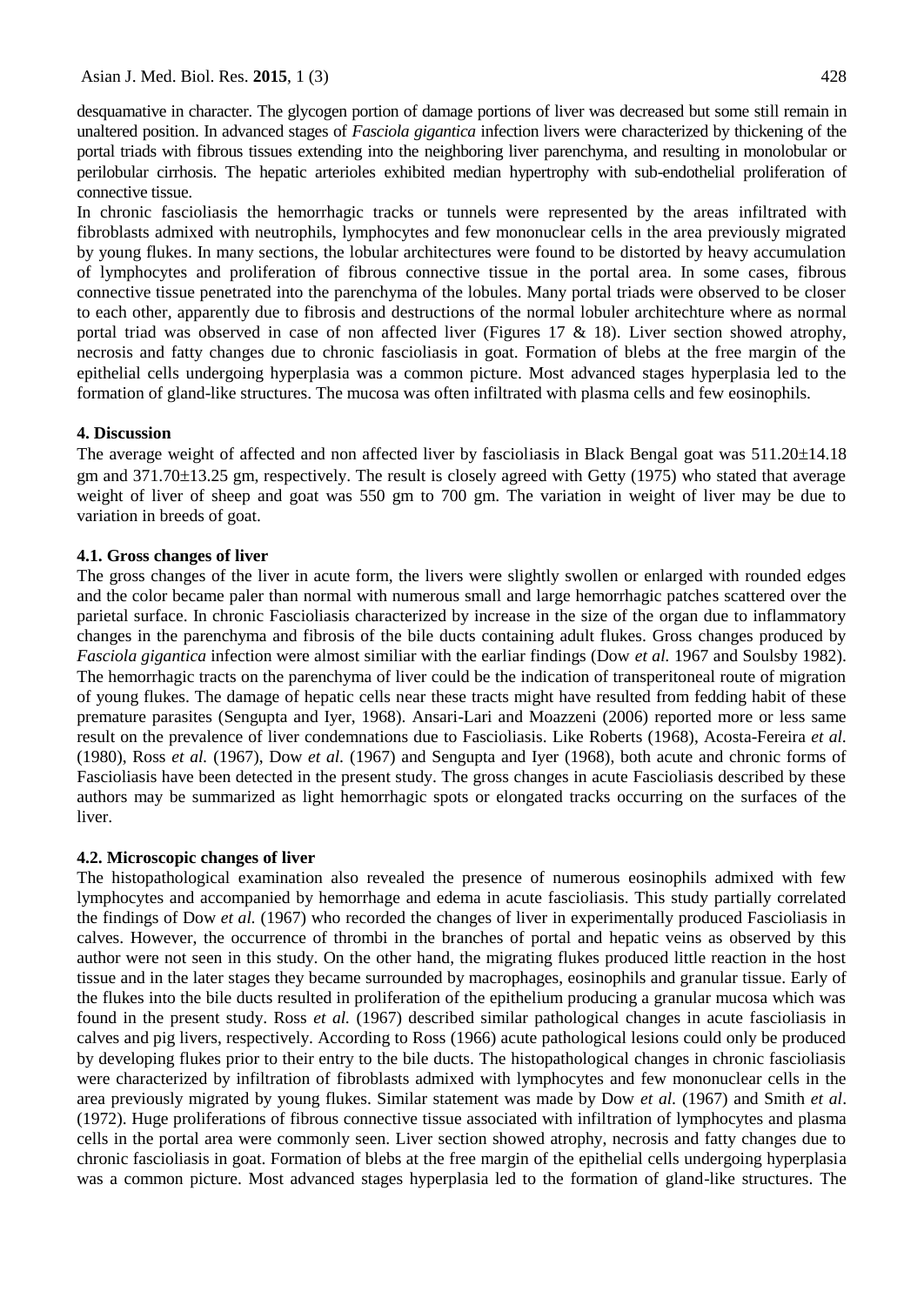mucosa was often infiltrated with plasma cells and few eosinophils. Formation of new bile ducts and deposition of bile pigment in the tissue space were seen. Thickening of the bile ducts and fibrosis in a portal area due to chronic fascioliasis also found. Migratory tract with lymphocytic infiltration was more common case. Sections of immature flukes surrounded by clear spaces were found in the dilated and thickened bile ducts. The adult *Fasciola gigantica* was noticed in cross section in the lumen of the thickened bile ducts. These findings substantiated the observations of Acosta-Fereira *et al.*(1980), Ross (1966), Ross *et al.* (1967), Dow *et al.* (1967), Sengupta and Iyer 1968, Uzoukwn and Ikeme1978, Smith *et al.* (1972). They added that the cytoplasmic blebs at the free margin of the epithelial lining cells were the first indication of intense hyperplasia. In this investigation, no brilliant cell was seen in the areas of adenomatous proliferation of the biliary epithelium in the goat liver as described by Shirai (1976) in cattle liver. No calcification in the wall of the bile ducts in chronic fascioliasis in goat could be seen in this study. Similarly, according to Simesen (1968) and Pullan *et al.* (1970), the bile ducts of the liver in sheep never calcified, contrary to findings in cattle Ross, 1966 and Dow *et al.* (1967). Ross *et al.* (1967) reported that there was no calcification in the pig liver in chronic fascioliasis. The difference in calcification might be due to species variation.

| Table 1. Comparative biometry of non affected and affected liver by fascioliasis in Black Balgal goat. |
|--------------------------------------------------------------------------------------------------------|
|--------------------------------------------------------------------------------------------------------|

| <b>Points</b>         | Type of Liver $(n=10)$      | $Mean \pm SE$      | <b>Significance</b> |
|-----------------------|-----------------------------|--------------------|---------------------|
| Weight (gm)           | Affected Liver $(n=10)$     | $511.20 \pm 14.18$ | ***                 |
|                       | Non Affected Liver $(n=10)$ | $371.71 \pm 13.25$ |                     |
| Length $\epsilon$ cm) | Affected Liver $(n=10)$     | $27.50 \pm 0.63$   | ***                 |
|                       | Non Affected Liver $(n=10)$ | $21.80 \pm 0.61$   |                     |
| Girth (cm)            | Affected Liver $(n=10)$     | $34.00 \pm 0.71$   | ***                 |
|                       | Non Affected Liver $(n=10)$ | $26.60 \pm 0.80$   |                     |

SE= Standard Error,  $(***$ ) = Highly significant ( $p<0.001$ ), n= number of sample



**Figure 1. Liver not affected with fascioliasis show normal elongated edge.**



**Figure 3. Absence of pin point hemorrhagic patches over the parietal surface of non affected liver.**



**Figure 2. Liver affected with fascioliasis show swollen, rounded edge.**



**Figure 4. Small and large pin point hemorrhagic patches scattered over the parietal surface of affected liver.**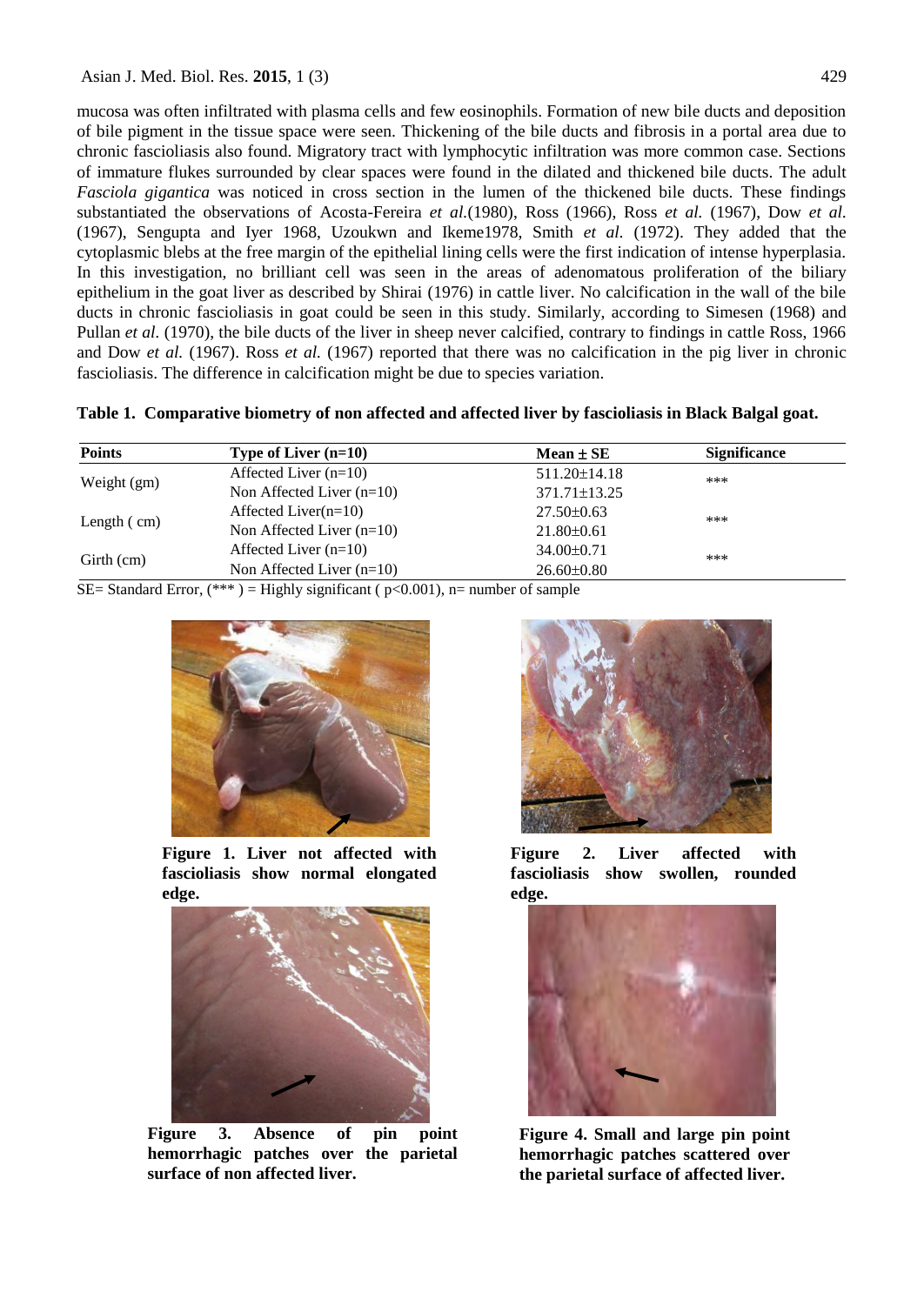

**Figure 5. Liver not affected with fascioliasis did not show any depressed areas on it's parietal surfaces.**



**Figure 7. Absence of bloody exudates on cutting of non affected liver.**



**Figure 9. No immature fluke in the tunnels of non affected liver.**



**Figure 11. No fibrosis of bile duct and no adult flukes found in the non affected liver.**



**Figure 6. Liver affected with fascioliasis show few depressed areas on it's parietal surfaces.**



**Figure 8. On cutting affected liver show tracks or tunnels filled with bloody exudates.**



**Figure 10. Immature fluke in the tunnels of affected liver.**



**Figure 12. Fibrosis of bile duct containing adult flukes in the affected liver.**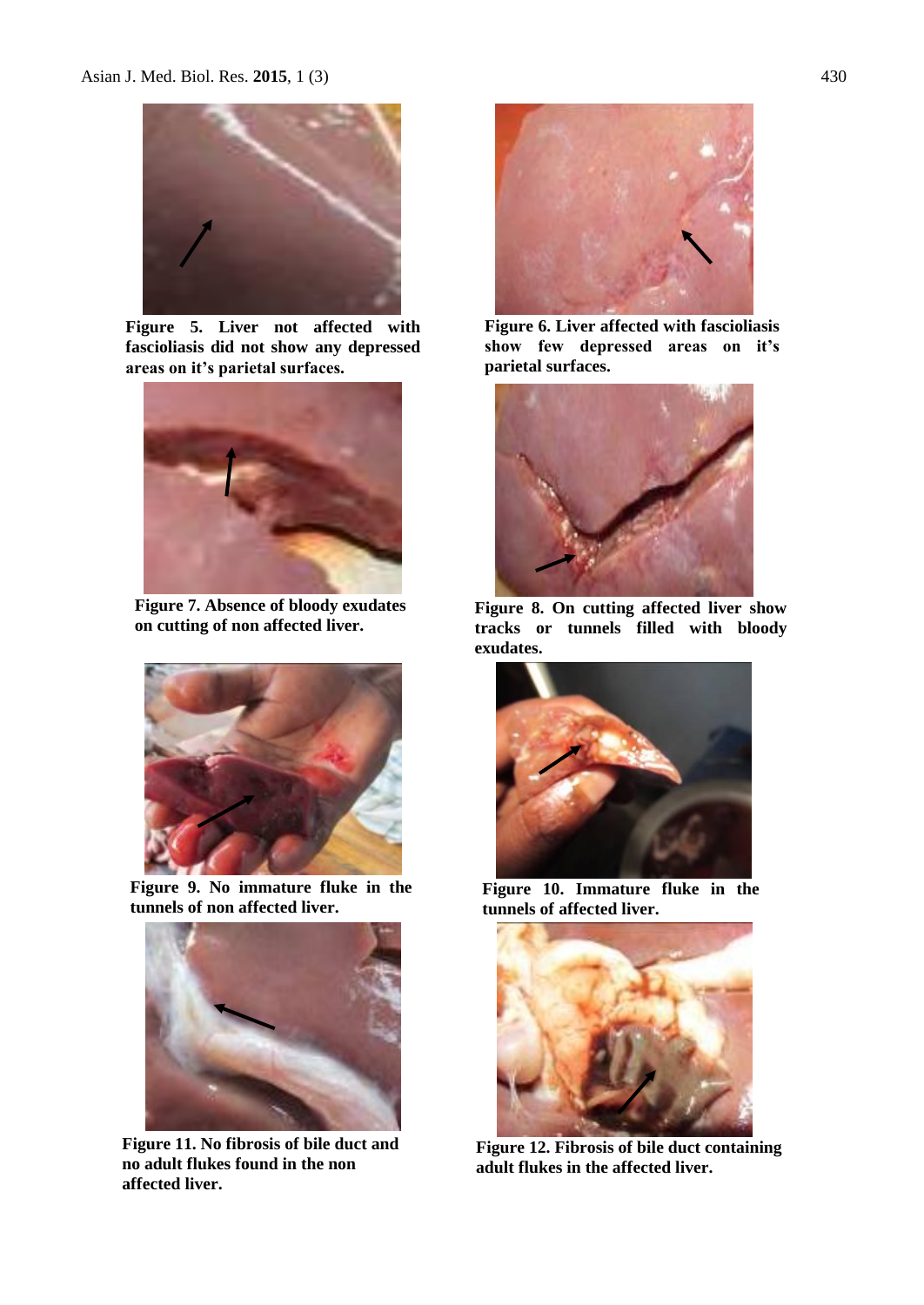

**Figure 13. Absence of white necrotic foci on the parietal surface of non affected liver.**



**Figure 15. Eosinophil, lymphocytes and monocyte were not found in the parenchyma of non affected liver (H & E X 10).**



**Figure 17. Normal portal triad were observed in the non affected liver. (H & E X 10).**



**Figure 14. White necrotic foci on the parietal surface of affected liver.**



**Figure 16. Numerous eosinophils admixed with few lymphocytes and monocyte in the parenchyma of affected liver (H & E X 10).**



**Figure 18. Hyperplasia, fibrous connective tissue and closure portal triad were observed in the affected liver. (H & E X 40).**

### **5. Conclusions**

Liver of Black Bengal goats are mostly affected with parasitic disease like fascioliasis. Fascioliasis (*Fasciola gigantica*) is greatly responsible for hepatic damage of Black Bengal goat and demands immediate attention for taking control and eradication measures. Livers of male and female goats both sexes were found to be affected with fascioliasis but severity is higher in Female goats than those of male goats. Probably fascioliasis (*Fasciola gigantica*) is the major cause of reduction of meat production of Black Bengal goats. The prevalence of fascioliasis (*Fasciola gigantica*) is higher in older animals. Regular anthelmintic should be used in case of Black Bengal goat from very early age to avoid infection by fascioliasis. Infected goat should be administered proper anthelmintic at proper dose without any delay. Balanced diet and proper housing system should be maintained to avoid fascioliasis.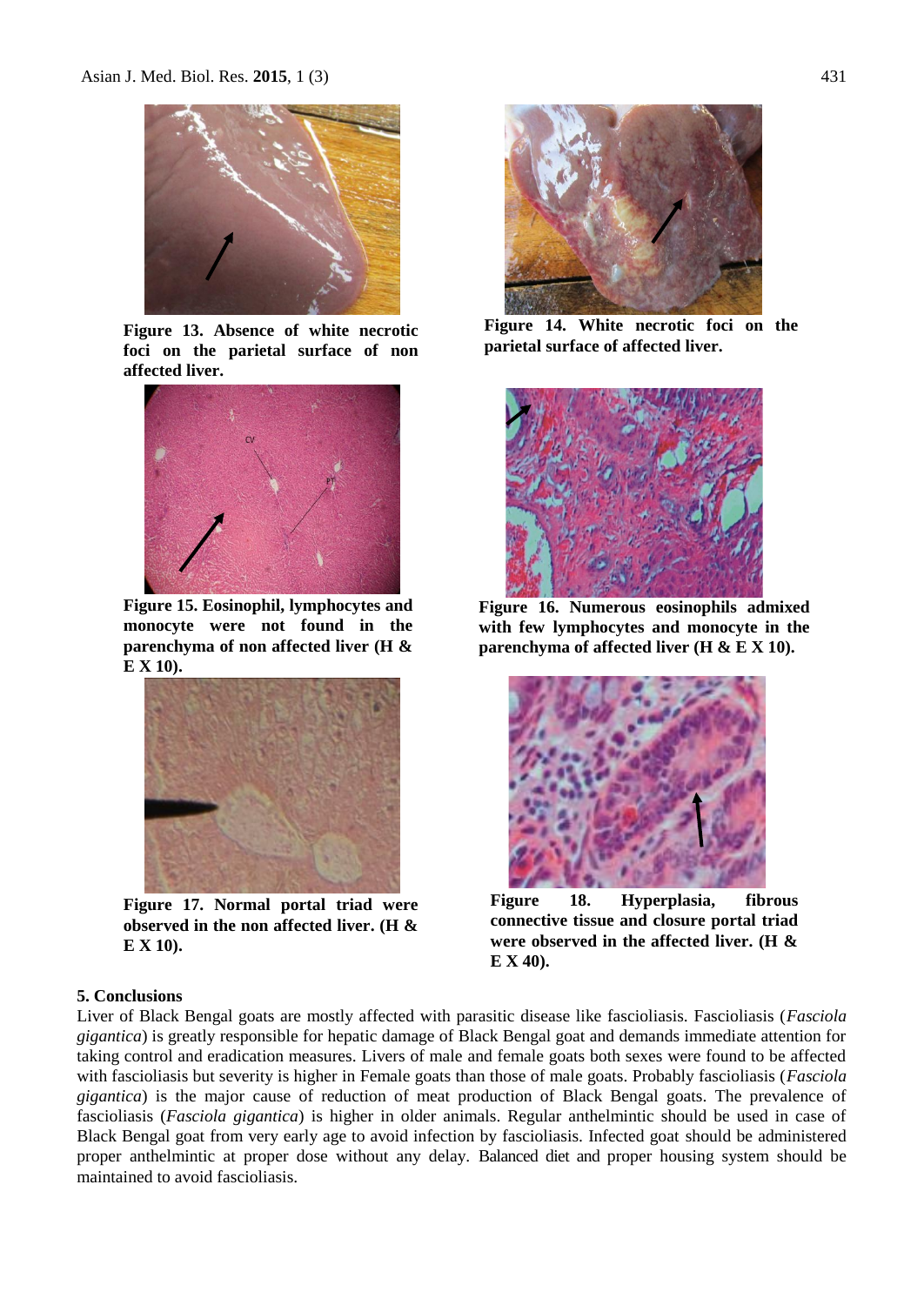#### **Acknowledgements**

Authors are thanksful to the Department of Anatomy and Histology, Faculty of Veterinary and Animal Science, Hajee Mohammad Danesh Science and Technology University, Dinajpur. They also grateful to the goat farmers and butchers of the slaughter houses for helping during the research work.

#### **Conflict of interest**

None to declare.

#### **References**

- Acosta-Fereira W, J Vercelli-Ratta and LM Falconi, 1980. Fasciola hepatica human infection, histopathological study of 16 cases. Helm. Abstr., 49: 1555.
- Amin MR, 2000. Genetic improvement of production traits in Black Bengal goats by selective breeding and crossbreeding. Ph.D. Thesis, Department of Animal Breeding and Genetics, Bangladesh Agricultural University, Mymensingh.
- Amin MR, SS Husain, ABMM Islam and M Saadullah, 2001. Direct selection response to growth and correlated response to lactation traits in Black Bengal goats. Asian – Australatian. J. Anim. Sci., 14: 899- 904.
- Ansari-Lari M and M Moazzeni, 2006. A retrospective survey of liver fluke disease in livestock based on abattoir data in Shiraz, south of Iran. Prev. Vet. Med., 73: 93-96.
- Chowdhury SA, MSA Bhuiyan and S Faruque, 2002. Rearing Black Bengal goat under semi-intensive management 1. Physiological and reproductive performances. Asian – Australatian. J. Anim. Sci., 15: 477- 484.
- Devendra C, and N Burns, 1983. Goat production in the tropics. Commonwealth Bureaux of Animal Breeding and Genetics. Commonwealth Agricultural Bureaux, Farnham Royal, UK Technical Communication, pp: 19:183.
- Diaw DT, Seye M and Y Sarr, 1998. Epidemiology of trematodiases in livestock in the Kolda region, Casamance. Rev. Elev. Med. Pays .Vet Trop., 41: 257-264.
- Dow C, JG Ross, and JR Todd, 1967. The pathology of experimental Fascioliasis in calves. Jour. of comparative Path., 77: 377-385.
- Epsterin H, 1971. The origin of the domestic animals of Africa, Africa Publishing Corporation, New York, London and Munich.
- Getty R, 1975. Sisson and Grossman's the Aanatomy of the Domestic Animals. Vol. 1. 5<sup>th</sup> edn. W. B. Saunders Company. p. 909.
- Hammond JA and MMH Sewell, 1990. Diseases caused by helminthes. In: M M H Sewell and D W Brocklesdy Handbook on Animal Diseases in the Tropics,  $4<sup>th</sup>$  edition. CTVM. Edinb. Uni. pp. 119-123.
- Herre W and M Röhrs, 1973. Haustiere-Zoologisch gesehen (Compendium of basic data).
- Husain SS, MR Amin and ABMM Islam, 1998. Goat production and its breeding strategy in Bangladesh. First National Workshop on Animal Breeding. Bangladesh Agricultural University, Mymensingh. 26 November, 1998. pp. 17-36.
- Jabber MA and HAG Green, 1983. The status and potential livestock within the context of agricultural development policy in Bangladesh. Aberystwyth: The University of wales: 113 str.
- Luna LG, 1968. Manual of Histologic Staining Methods of the Armed Forces Institute of Pathology. 3<sup>rd</sup> edn., MC Ggraw Hill Book Co, New York.
- Menkir MS, A Uggla and PJ Waller, 2007. Prevalence and seasonal incidence of nematode parasites and fluke infections of sheep and goats in eastern Ethiopia, Trop. Anim. Helth. Prod., 39: 521-531.
- Pullan NB, MMH Sewell and JA Hammond, 1970. Studies on the pathogenecity of massive infections of Fasciola hepatica in lambs. Helm. Abstr., 40: 2267.
- Roberts HE, 1968. Observations on experimental acyte fascioliasis in sheep. Br. Vet. J., 124: 433-450.
- Ross JG, 1966. An Abattoir survey of cattle liver infections with *Fasciola hepatica*. Br. Vet. J., 122: 489-494.
- Ross JG, C Dow and JR Todd, 1967. The pathology of *Fasciola hepatica* infection in pigs: A comparison of the infection in pigs and other hosts. Br. Vet. J., 123: 317-322.
- Sengupta T and PKR lyer, 1968. Studies on the pathology of buffalo livers infested with fasciolia gigantica. Ind. J. Anim. Hlth., 7: 111-119.